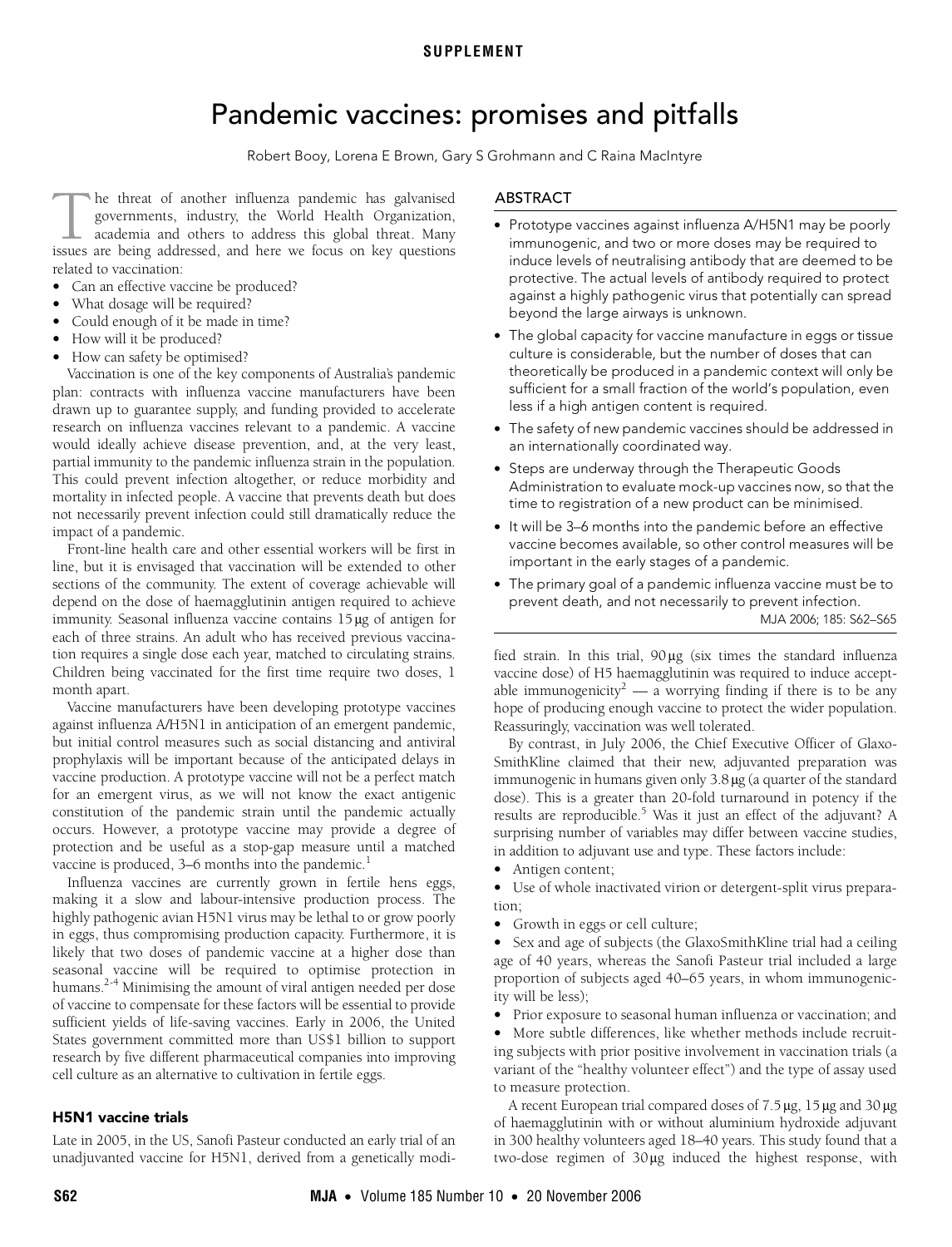adjuvanted vaccine being more immunogenic than the non-adju-vanted vaccine, but only at the highest dose.<sup>[3](#page-3-5)</sup> Australian manufacturer CSL Ltd has also completed trials of an H5N1 vaccine candidate, but the results are not available. Other vaccine research in ferrets, the closest animal model of relevance to humans, shows that a two-dose regimen of vaccine in an immunologically naïve population is not only immunogenic against the target virus, but also provides cross-protection against antigenically distinct H5N1 strains.<sup>[4](#page-3-2)</sup> Cross-protection mediated by cellular immune responses to internal conserved antigens (called heterosubtypic protection) may also play a role, but more research in this area is needed.

#### Prototype vaccines for stockpiling in Australia

The Australian Government decided in 2005 to stockpile up to five million doses of prototype H5N1 vaccine, provided evidence is produced of safety and efficacy (ie, likely protection based on antibody responses). A prototype vaccine will not be a perfect match for an emergent virus (remembering that the pandemic virus may not even be H5N1). However, it may be of some benefit as a stopgap measure until a matched vaccine is produced.<sup>4</sup> The Australian Government has also announced it would acquire up to 50 million doses of "pandemic strain" vaccine from two suppliers (CSL; and Sanofi Pasteur, Paris), if a pandemic occurs.<sup>[6](#page-3-6)</sup>

The WHO advised in August 2006 that the choice of H5N1 strains for development of candidate vaccines should be representative of the distinct groups (clades) of viruses that have been afflicting humans recently; this equates to recommending that in addition to clade 1 H5N1 virus (eg, the 2004 Vietnam strain used in trials reported above), examples of clade 2 (a variant of H5N1 now circulating in Indonesia) should also be included. The recent 2005– 2006 outbreaks in Indonesia due to clade 2 H5N1 viruses have already resulted in more than 50 human deaths and afflicted poultry in 28 of Indonesia's 33 provinces.<sup>7</sup> This raises the need for a whole new swathe of studies to assess safety, immunogenicity, priming, cross-reactivity and cross-protection of vaccines against a clade 2 H5N1 strain.

The WHO has also called for an enhanced role in collecting information on the safety of candidate pandemic vaccines. They suggest that both efficacy and safety testing should be performed forthwith in individual and cluster-randomised (CR) clinical trials. CR trials use a group as the unit of randomisation and so are able to measure both direct protection of individuals and indirect protection of unvaccinated people within the cluster that is offered vaccination. It might also be possible to address the relative merits of different manufacturers' products in head-to-head immunogenicity comparisons, an endeavour considered impossible to date, but perhaps achievable given enough collective political will to overcome the reservations of pharmaceutical companies.

Safety in pregnancy needs to be addressed, and the WHO recommends use of congenital malformation registries and database linkage to address safety in mothers and infants. Noting that unexpected adverse events may occur after vaccination (such as Guillain–Barré syndrome), the WHO recently reviewed the data on use of "swine flu" epidemic vaccine in the US during the mid 1970s. Having appropriate baseline data regarding potential vaccine-related adverse events, stratified by age, will be important before pandemic vaccines are used.<sup>8</sup> Testing of new influenza vaccines, whether for seasonal or pandemic disease, only involves a maximum of a few hundred subjects. Less common adverse events can only be detected through a system of sensitive post-marketing surveillance.

### Registration of pandemic influenza vaccines

Australia is fortunate in having a long tradition in the production of influenza vaccines. In Australia, the Therapeutic Goods Administration (TGA) has responsibility for ensuring that all regulatory requirements for vaccines are met; performing pre-market evaluations; assessing quality, safety and efficacy; then post-market, batch release testing and adverse event monitoring. For influenza vaccines, the TGA is involved in selecting vaccine virus strains and calibrating and supplying reagents used to establish the potency of the vaccine. The TGA has a responsibility, with industry, to ensure that all regulatory and good manufacturing practice requirements are met to ensure vaccine safety and efficacy.

The immediate problem if a pandemic is declared by the WHO will be to produce large quantities of vaccine. Authorities need to decide on the vaccine strain to be used, have access to reverse genetics or other techniques to modify the virus to remove the sequence responsible for lethality to embryonated eggs, and have appropriate animal safety data, before production can begin. Safety and clinical data will be required for the pandemic vaccine before its release. This will take time: inter-pandemic vaccine generally has a timeline involving 7–11 months. When cultured in embryonated eggs, there is often a poor viral yield and, depending on the characteristics of the virus, the haemagglutinin content may be low, resulting in manufacturing difficulties (the current WHO prototype H5N1 vaccine virus, NIBRG-14, is poorly immunogenic). Egg-based vaccines offer a long history of safety with few viral and prion safety concerns and are generally efficacious, but there are limits to the quantities that can be produced.

In an attempt to help speed up the regulatory process, the European Medicines Agency (EMEA) has provided scientific guidance to manufacturers and regulators, suggesting that a "core pandemic dossier" be supplied during the inter-pandemic period. Such a dossier would contain manufacturing, quality control, safety and efficacy data for a "mock-up" vaccine, where virus strains with pandemic potential or related viruses are used to generate safety and efficacy data (eg, H5, H9, H7, H2 and H1 viruses). The TGA has accepted the EMEA guideline.

The mock-up vaccine would include viral antigens to which humans are immunologically naïve, and the antigens would be different from those in the inter-pandemic influenza vaccines. Clearly, clinical data from inter-pandemic vaccine cannot be extrapolated to a pandemic situation, and a variation from inter-pandemic vaccine (which contains three viruses given as one dose containing three 15 μg concentrations and is non-adjuvanted) into a pandemic vaccine (one strain, likely different antigen content and adjuvanted, possibly preserved, and with a different dosing schedule) is not scientifically justifiable.

Ideally, the mock-up vaccine would be produced in the same way as intended for the pandemic vaccine, whether from cell culture or egg; comparisons would be made between whole virion and split or subunit vaccines; it would have similar antigen content as any future pandemic vaccine; and it would have the same adjuvant system (if used) as the future pandemic vaccine. The dossier containing preclinical (quality, safety and immunogenicity) and clinical data would be submitted to the TGA for evaluation. In the event of a pandemic, an application for a product variation would be submitted, containing the manufacturing and quality control data relating to the pandemic influenza strain and a commitment from the sponsor to gather clinical information during the pandemic (Box). This would permit a faster approval process.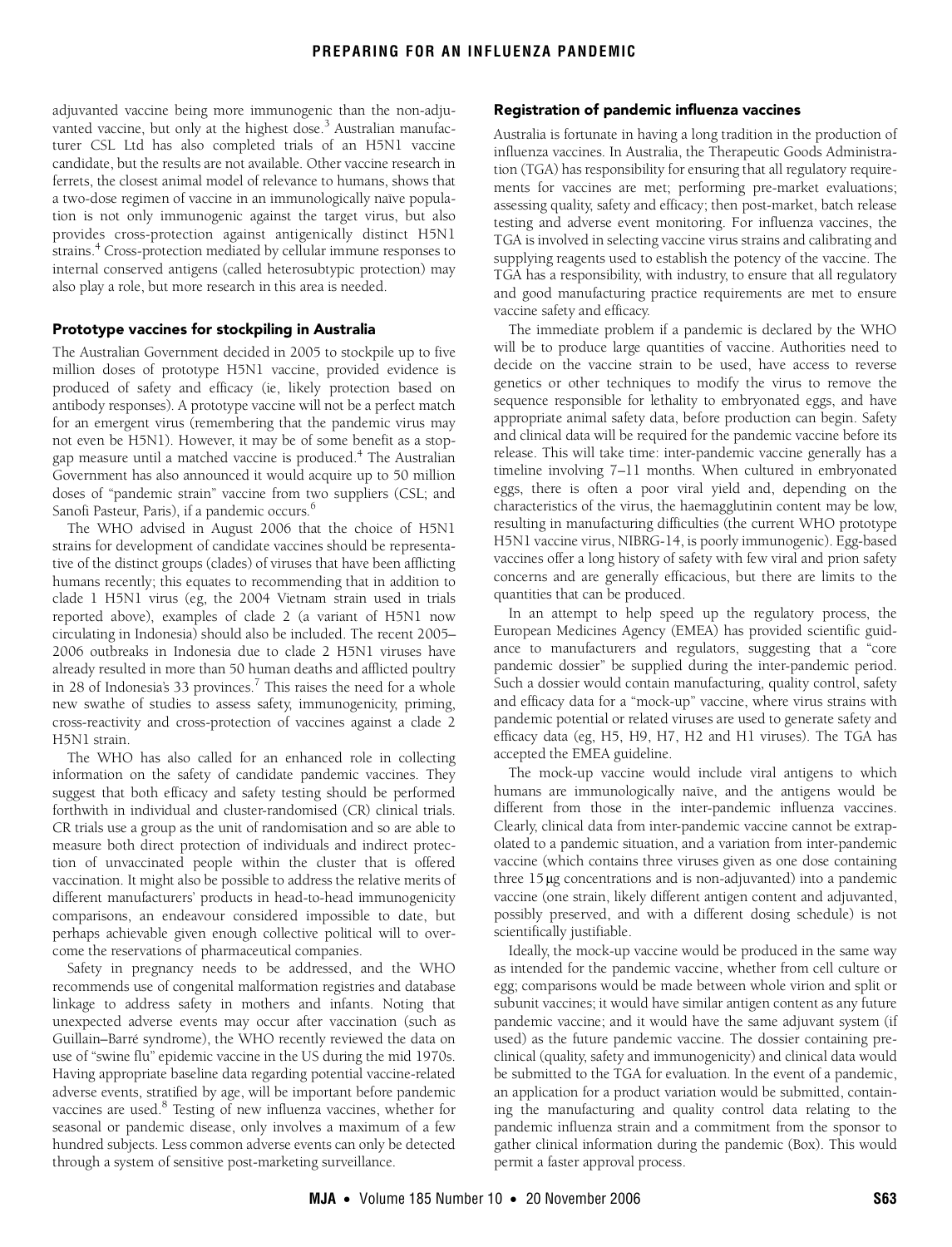# **SUPPLEMENT**



In the battle against pandemic influenza, vaccines will be essential, and their production and availability will rely on strong partnerships between industry, regulators, the WHO and national health authorities.

#### Addressing the poor immunogenicity of H5N1 vaccines

Lessons to date with H5N1 prototype vaccines indicate that a suitable adjuvant will be essential to enable relatively low doses of vaccine to be used and therefore allow more people to be vaccinated with available viral antigen. Many studies, including several funded under the urgent research scheme of the National Health and Medical Research Council (NHMRC), have addressed novel adjuvants, but the question remains whether these will satisfy the regulatory requirements for use in humans and the practical requirements for large-scale production.

Certain experimental adjuvants allow vaccine delivery by nonparenteral routes, and intranasal and transdermal delivery may have advantages, particularly for mass vaccination scenarios.

Other vaccine strategies being explored use the considerable intrinsic immunogenicity of whole influenza virus particles. These strategies include:

• Whole formalin-inactivated virions;

• Highly attenuated or replication incompetent influenza viruses, including those lacking or defective in critical components necessary for efficient in-vivo growth, such as the nuclear export protein, <sup>[9](#page-3-8)</sup> the interferon antagonist protein NS1<sup>10</sup> or the M2 ion  $charnel:$ <sup>11</sup> and

• Influenza virosomes, which are reconstituted viral envelopes devoid of the viral genome.<sup>12</sup>

Whether these have any significant advantage over the conventional inactivated split-virion approach is unknown.

#### Addressing vaccine yield

Most prototype H5N1 vaccine seeds grow poorly in eggs, and even a twofold increase in virus yield would provide a significant increase in doses of vaccine produced. This is being addressed in studies examining the strain of eggs used, parameters surrounding egg inoculation, manipulation of the immune response of the chick embryo, and genetic modification of the vaccine virus.

Strategies that do not rely on egg-grown virus and could potentially supplement these include:

- Mammalian tissue culture grown split-virus vaccines; $^{13}$  $^{13}$  $^{13}$
- Baculovirus-expressed viral proteins in adjuvant or in the form of virus-like particles;<sup>14</sup> and
- DNA vaccines.<sup>15</sup>

### Vaccines to protect against severe disease and death rather than infection

The merit in vaccinating now with a current H5N1 virus isolate, despite the likelihood of its significant variation from a future pandemic strain, is under debate. The current vaccine strain may induce sufficient cross-reactive antibody to curtail, although not effectively prevent, infection by the pandemic strain[.4](#page-3-2)